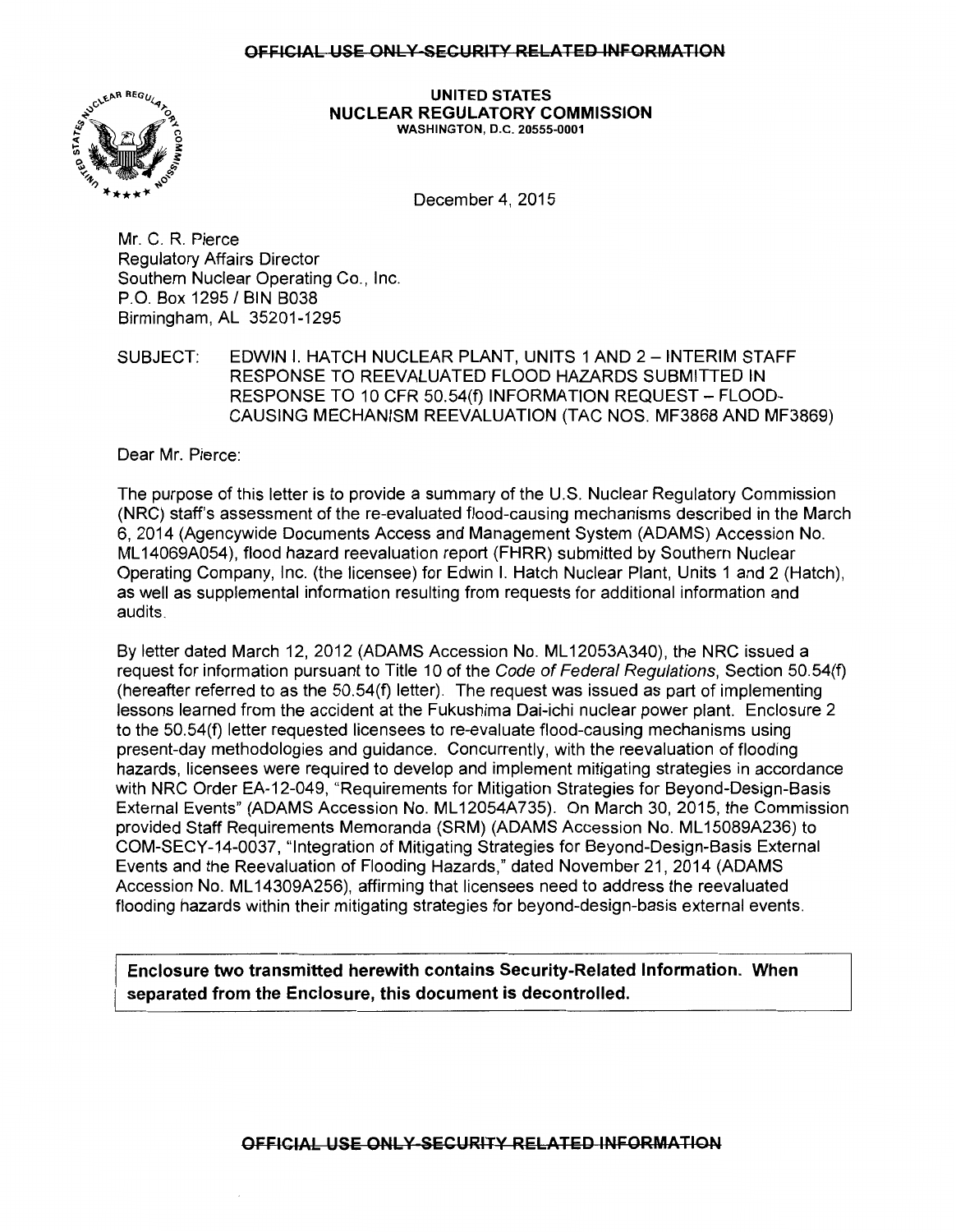#### $C.$  Pierce  $-2-$

The NRC staff has reviewed the information submitted by the licensee and has summarized the results of the review in the tables provided as Enclosure 1 to this letter. Table 1 provides the current design-basis flood hazard mechanisms. Table 2 provides reevaluated flood hazard mechanisms; however, reevaluated hazard mechanisms bounded by the current design-basis (Table 1) are not included. Because Table 2 includes security-related information, Enclosure 1 contains the redacted version of Table 2. Enclosure 2 is withheld from public disclosure and restores the security-related information to Table 2.

The NRC staff has concluded that the licensee's reevaluated flood hazards information, as summarized in Enclosure 1, is suitable for the assessment of mitigating strategies, developed in response to Order EA-12-049 (i.e. defines the mitigating strategies flood hazard information described in guidance documents currently being finalized by the industry and NRC staff) for Hatch. Further, the NRC staff has concluded that the licensee's reevaluated flood hazard information is a suitable input for other assessments associated with Near-Term Task Force Recommendation 2.1 "Flooding." The NRC staff plans to issue a staff assessment documenting the basis for these conclusions at a later time.

In addition, the Nuclear Energy Institute (NEI) guidance document NEI 12-06 "Diverse and Flexible Coping Strategies (FLEX) Implementation Guide" is currently being revised. This revision will include a methodology to perform a Mitigating Strategies Assessment (MSA) with respect to the reevaluated flood hazards. Once this methodology is endorsed by the NRC, flood event duration parameters and applicable flood associated effects should be considered as part of the Hatch MSA. The NRC staff will evaluate the flood event duration parameters (including warning time and period of inundation) and flood- related associated effects developed by the licensee during the NRC staff's review of the MSA.

As stated above, Table 2 of the enclosure to this letter describes the reevaluated flood hazards that exceed the current design-basis. In order to complete its response to the information requested by Enclosure 2 to the 50.54(f) letter, the licensee is expected to submit an integrated assessment or a focused evaluation, as appropriate, to address these reevaluated flood hazards, as described in NRC letter, "Coordination of Request for Information Regarding Flooding Hazard Reevaluation and Mitigating Strategies for Beyond-Design-Basis External Events" (ADAMS Accession No. ML 15174A257). This letter describes the changes in the NRC's approach to the flood hazard reevaluations that were approved by the Commission in its SRM to COMSECY-15-0019, "Closure Plan for the Reevaluation of Flooding Hazards for Operating Nuclear Power Plants" (ADAMS Accession No. ML 15209A682).

# **OFFICIAL USE ONLY SECURITY RELATED INFORMATION**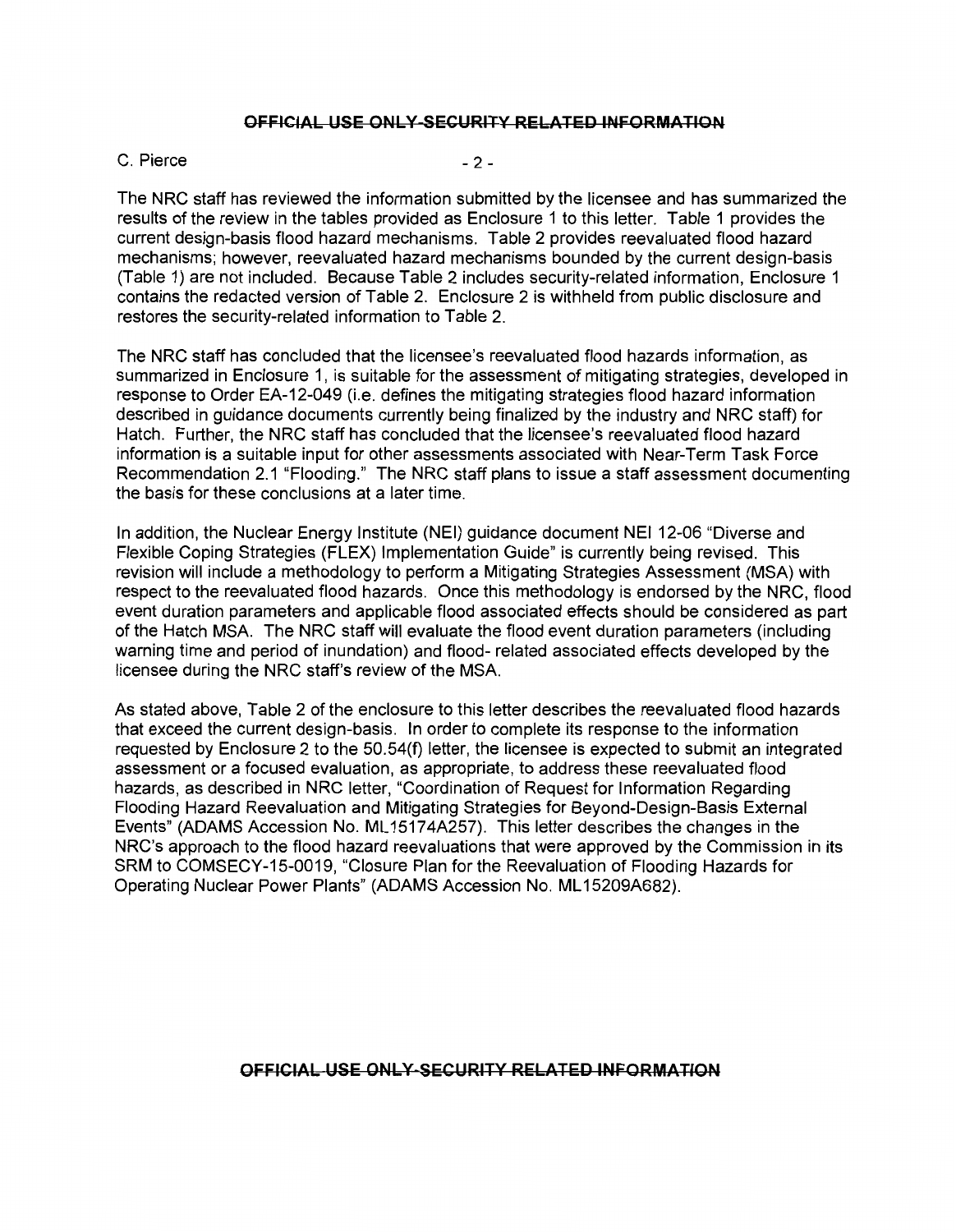C. Pierce - 3 - 3 -

If you have any questions, please contact me at (301) 415-6185 or e-mail Anthony.Minarik@nrc.gov.

Sincerely,

Anthoply Minarik, Project Manager Hazards Management Branch Japan Lessons-Learned Division Office of Nuclear Reactor Regulation

Docket Nos. 50-321 and 50-366

Enclosures:

- 1. Summary of Results of Flooding Hazard Re-Evaluation Report (Redacted Version)
- 2. Summary of Results of Flooding Hazard Re-Evaluation Report (Non-Public Version)

cc w/encl: Distribution via Listserv

**OFFICIAL USE ONLY SECURITY RELATED INFORMATION**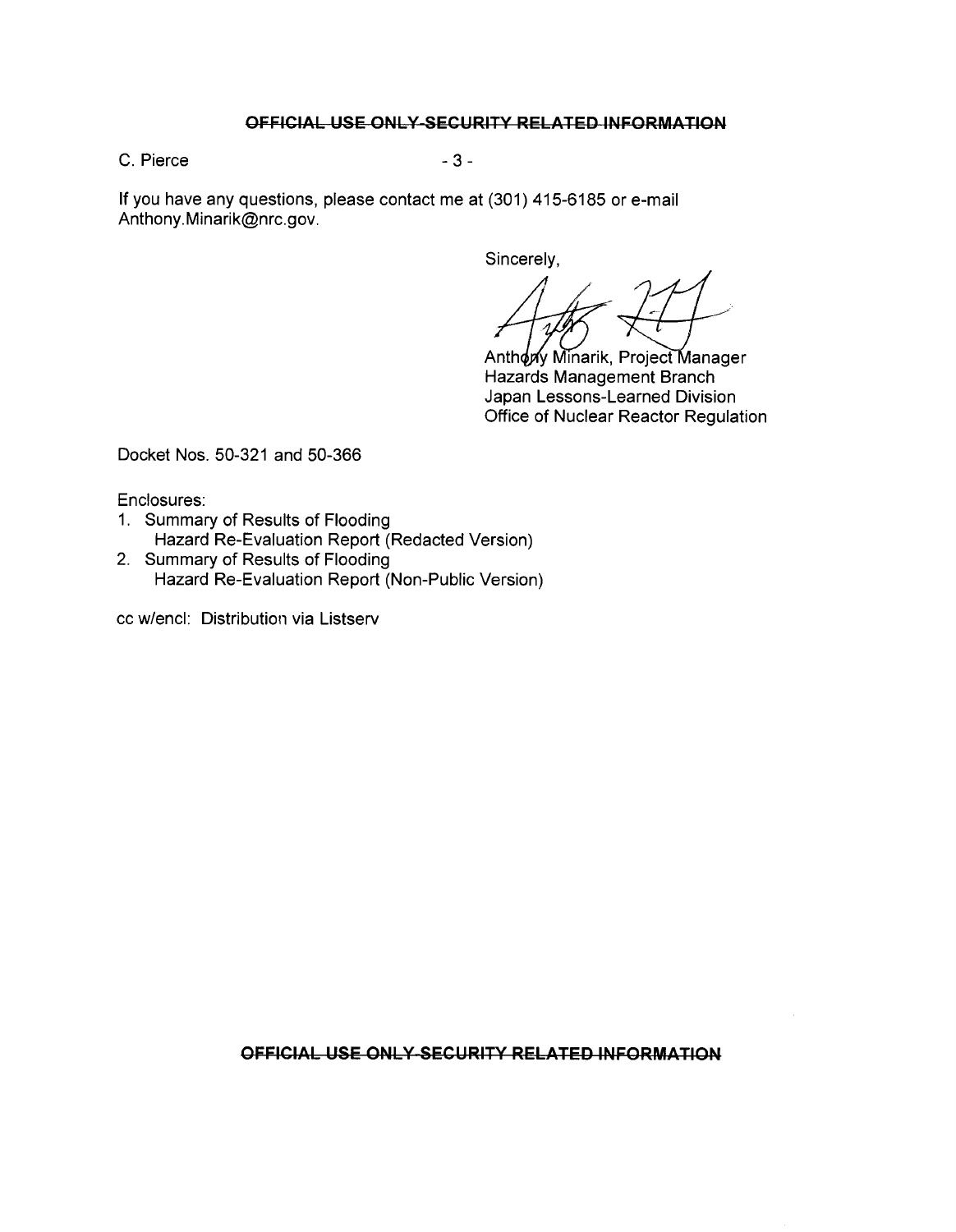# ENCLOSURE 1:

### SUMMARY TABLES OF REEVALUATED FLOOD HAZARD LEVELS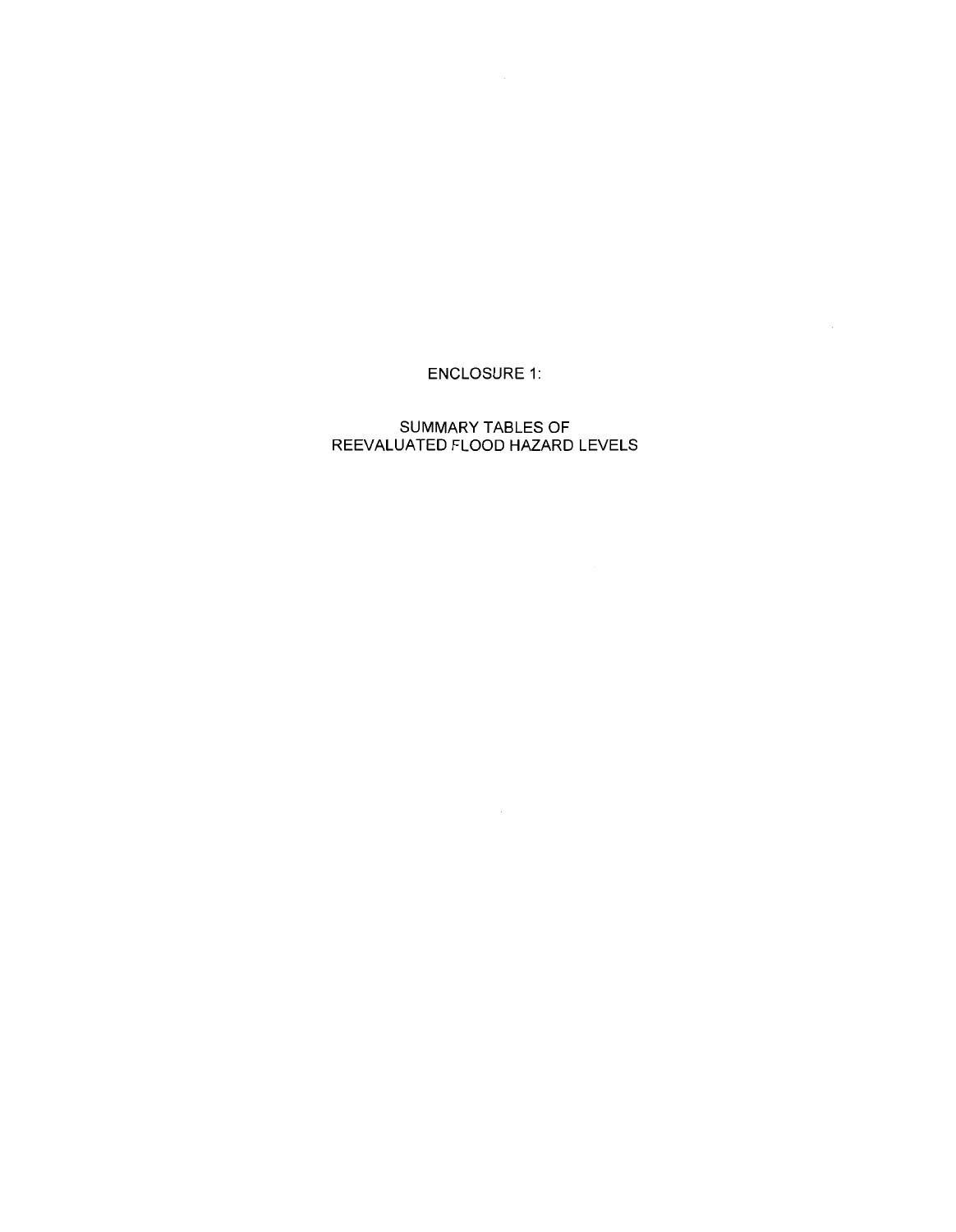| <b>Mechanism</b>                                                                       | <b>Stillwater</b><br><b>Elevation</b>  | Waves/<br>Runup                        | <b>Design Basis</b><br>Hazard<br><b>Elevation</b> | Reference                       |
|----------------------------------------------------------------------------------------|----------------------------------------|----------------------------------------|---------------------------------------------------|---------------------------------|
| <b>Local Intense Precipitation</b>                                                     |                                        |                                        |                                                   |                                 |
|                                                                                        | Not included<br>in DB                  | Not included<br>in DB                  | Not included<br>in DB                             | FHRR Section 4.b.1 and Table 13 |
| <b>Streams and Rivers</b>                                                              |                                        |                                        |                                                   |                                 |
| Flooding of the Altamaha River<br>at Plant Hatch                                       | $105.0$ ft<br>NGVD29                   | Not<br>applicable                      | 105.0 ft<br>NGVD29                                | FHRR Section 4.b.2 and Table 13 |
| <b>Failure of Dams and Onsite</b><br><b>Water Control/Storage</b><br><b>Structures</b> |                                        |                                        |                                                   |                                 |
| [Redacted]                                                                             | [Redacted]                             | [Redacted]                             | [Redacted]                                        | [Redacted]                      |
| [Redacted]                                                                             | [Redacted]                             | [Redacted]                             | [Redacted]                                        | [Redacted]                      |
| [Redacted]                                                                             | [Redacted]                             | [Redacted]                             | [Redacted]                                        | [Redacted]                      |
| <b>Storm Surge</b>                                                                     |                                        |                                        |                                                   |                                 |
|                                                                                        | No Impact<br>on the Site<br>Identified | No Impact<br>on the Site<br>Identified | No Impact<br>on the Site<br>Identified            | FHRR Section 4.b.4 and Table 13 |
| <b>Seiche</b>                                                                          |                                        |                                        |                                                   |                                 |
|                                                                                        | No Impact<br>on the Site<br>Identified | No Impact<br>on the Site<br>Identified | No Impact<br>on the Site<br>Identified            | FHRR Section 4.b.5 and Table 13 |
| Tsunami                                                                                |                                        |                                        |                                                   |                                 |
|                                                                                        | No impact<br>on the Site<br>Identified | No Impact<br>on the Site<br>Identified | No Impact<br>on the Site<br>Identified            | FHRR Section 4.b.6 and Table 13 |
| <b>Ice-Induced Flooding</b>                                                            |                                        |                                        |                                                   |                                 |
|                                                                                        | No Impact<br>on the Site<br>Identified | No Impact<br>on the Site<br>Identified | No Impact<br>on the Site<br>Identified            | FHRR Section 4.b.7 and Table 13 |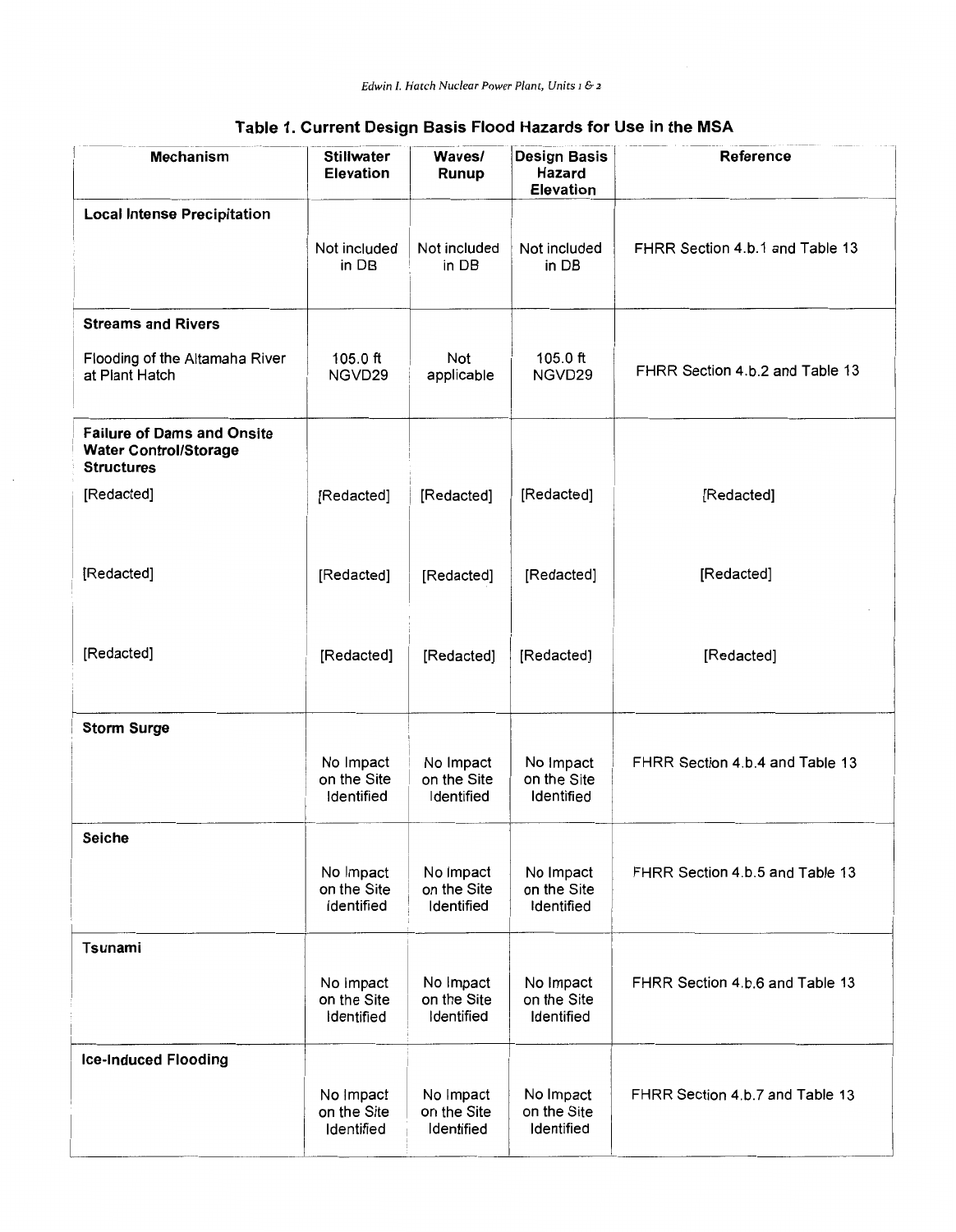| <b>Mechanism</b>                     | <b>Stillwater</b><br><b>Elevation</b>  | Waves/<br>Runup                        | Design Basis<br><b>Hazard</b><br><b>Elevation</b> | Reference                       |
|--------------------------------------|----------------------------------------|----------------------------------------|---------------------------------------------------|---------------------------------|
| <b>Channel Migrations/Diversions</b> |                                        |                                        |                                                   |                                 |
|                                      | No Impact<br>on the Site<br>Identified | No Impact<br>on the Site<br>Identified | No Impact<br>on the Site<br>Identified            | FHRR Section 4.b.8 and Table 13 |

Note 1: Reported values are rounded to the nearest one-tenth of a foot.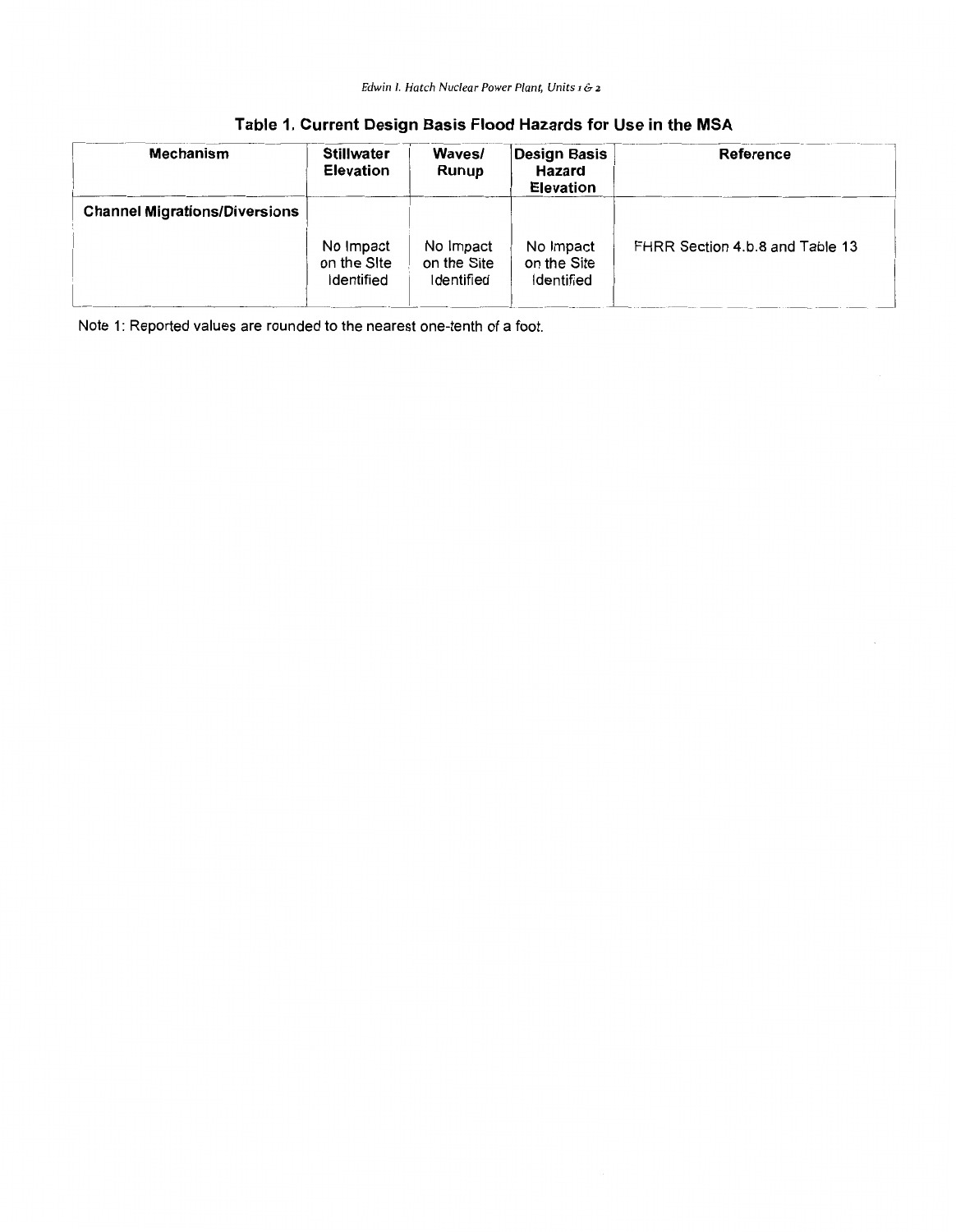| <b>Mechanism</b>                                                                       | <b>Stillwater</b><br><b>Elevation</b> | Waves/<br>Runup   | Reevaluated<br>Hazard<br><b>Elevation</b> | Reference                     |
|----------------------------------------------------------------------------------------|---------------------------------------|-------------------|-------------------------------------------|-------------------------------|
| <b>Local Intense Precipitation</b>                                                     |                                       |                   |                                           |                               |
| Control Building 1-hr 1 sq. mi.<br><b>PMP</b>                                          | 131.2 ft<br>NGVD29                    | Minimal           | $131.2$ ft<br>NGVD29                      | FHRR Table 3                  |
| Intake Structure 1-hr 1 sq. mi.<br><b>PMP</b>                                          | 111.2 $ft$<br>NGVD29                  | Minimal           | 111.2 $ft$<br>NGVD29                      | FHRR Table 3                  |
| Diesel Generator Building 1-hr 1<br>sq. mi. PMP                                        | 130.2 ft<br>NGVD29                    | Minimal           | 130.2 ft<br>NGVD29                        | FHRR Table 3                  |
| Turbine and Reactor Building<br>(Unit 1 and 2) 1-hr 1 sq. mi. PMP                      | 130.4 ft<br>NGVD29                    | Minimal           | 130.4 ft<br>NGVD29                        | FHRR Table 3                  |
| <b>Streams and Rivers</b>                                                              |                                       |                   |                                           |                               |
| Flooding of the Altamaha River<br>at Plant Hatch                                       | 109.6<br>NGVD29                       | Not<br>applicable | 109.6<br>NGVD29                           | FHRR Section 5.b and Table 13 |
| <b>Failure of Dams and Onsite</b><br><b>Water Control/Storage</b><br><b>Structures</b> |                                       |                   |                                           |                               |
| [Redacted]                                                                             | [Redacted]                            | [Redacted]        | [Redacted]                                | [Redacted]                    |
| [Redacted]                                                                             | [Redacted]                            | [Redacted]        | [Redacted]                                | [Redacted]                    |
| [Redacted]                                                                             | [Redacted]                            | [Redacted]        | [Redacted]                                | [Redacted]                    |

## **Table 2. Reevaluated Flood Hazards for Flood-Causing Mechanisms for Use in the MSA**

Note 1: The licensee is expected to develop flood event duration parameters and applicable flood associated effects to conduct the MSA. The staff will evaluate the flood event duration parameters (including warning time and period of inundation) and flood associated effects during its review of the MSA.

Note 2: Reevaluated hazard mechanisms bounded by the current design basis (see Table 1) are not included in this table. Note 3: Reported values are rounded to the nearest one-tenth of a foot.